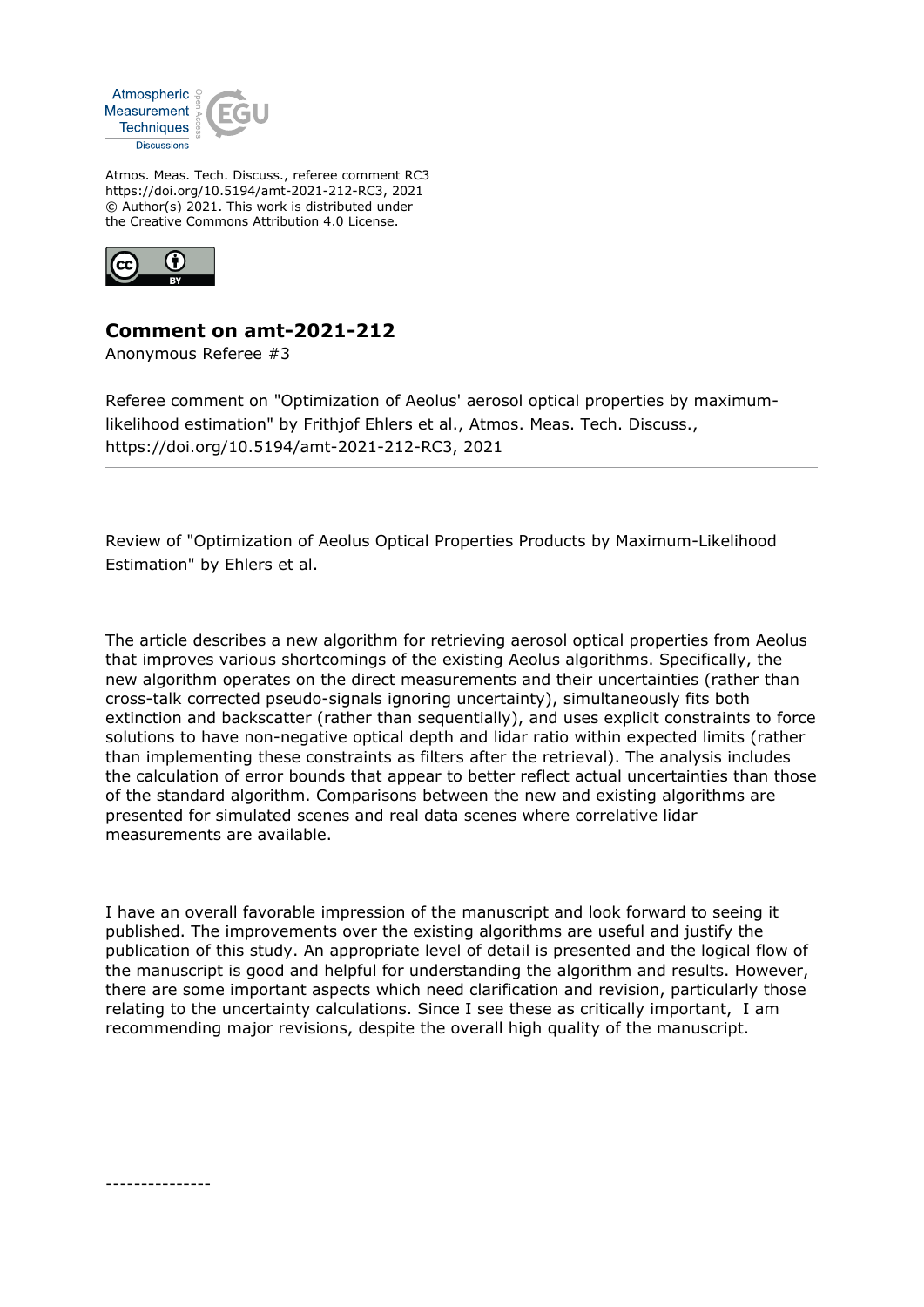## Major concerns

P3 L77. A positivity constraint on quantities where zero is a valid and common expected value will produce a bias. The authors mention this in the context of the SCA algorithm, but this is also a concern in the new algorithm. It might be better not to include the positivity constraint on backscatter and extinction in the new algorithm. Have the authors tried their MLE method without the positivity constraints?

p10 Box constraints. I think its possible that adding constraints has a smaller impact on improving the results than the other improvements: using raw measurements and uncertaintites in a coupled retrieval. Additionally, the constraints have potential negative consequencs: (1) that they could lead to bias (similar to what happens in SCA) and (2) that they make propagation of the uncertainty very difficult. Have the authors attempted the MLE retrieval without adding the box constraints? It would be useful to compare results with and without using the box constraints. If they are just as good, eliminating the box constraints would eliminate the two issues mentioned above. If they are not as good, the comparison would give a clearer view of the impact of the different improvements.

P19, L469 "This is mainly due". Similar to the previous comment. This statement is made without any analysis to suggest how the different algorithm features dominate the improvements. The authors should assess the impact of the box constraints separately, to support this statement that it is the dominant cause of improved results.

P6 Eqs 2 and 3. P21, Eqs A4 and A5. Very little is said about the cross-talk constants C1, C2, C3 and C4. The top of page 7 seems to imply the constants are known, but in fact they are very challenging to determine and have significant uncertainty associated with them. More information is needed about how these are determined and what are typical values for Aeolus. This is also important for the discussion of the correlated errors and for understanding the magnitude of that problem.

p10-11 L294-304, two approaches to error quantification. While in general I like the idea of analytical propagation of errors using sensitivity analysis, the propagation is seriously challenged by the difficulty of representing the impact of the constraint in the propagation equation. I'm not very convinced by this method of rescaling the variance and assuming the correlation is unchanged (Appendix C, near P23 L575). Can it be explained more clearly why the correlation matrix should remain unchanged? Also, using the lidar ratio constraint to (potentially) reduce both the extinction and backscatter error bounds separately gives an impression of circularity. The authors should add rigor and validation to make this method more convincing.

P25 Figure D1. Although the Monte Carlo methodology is discussed, it seems that the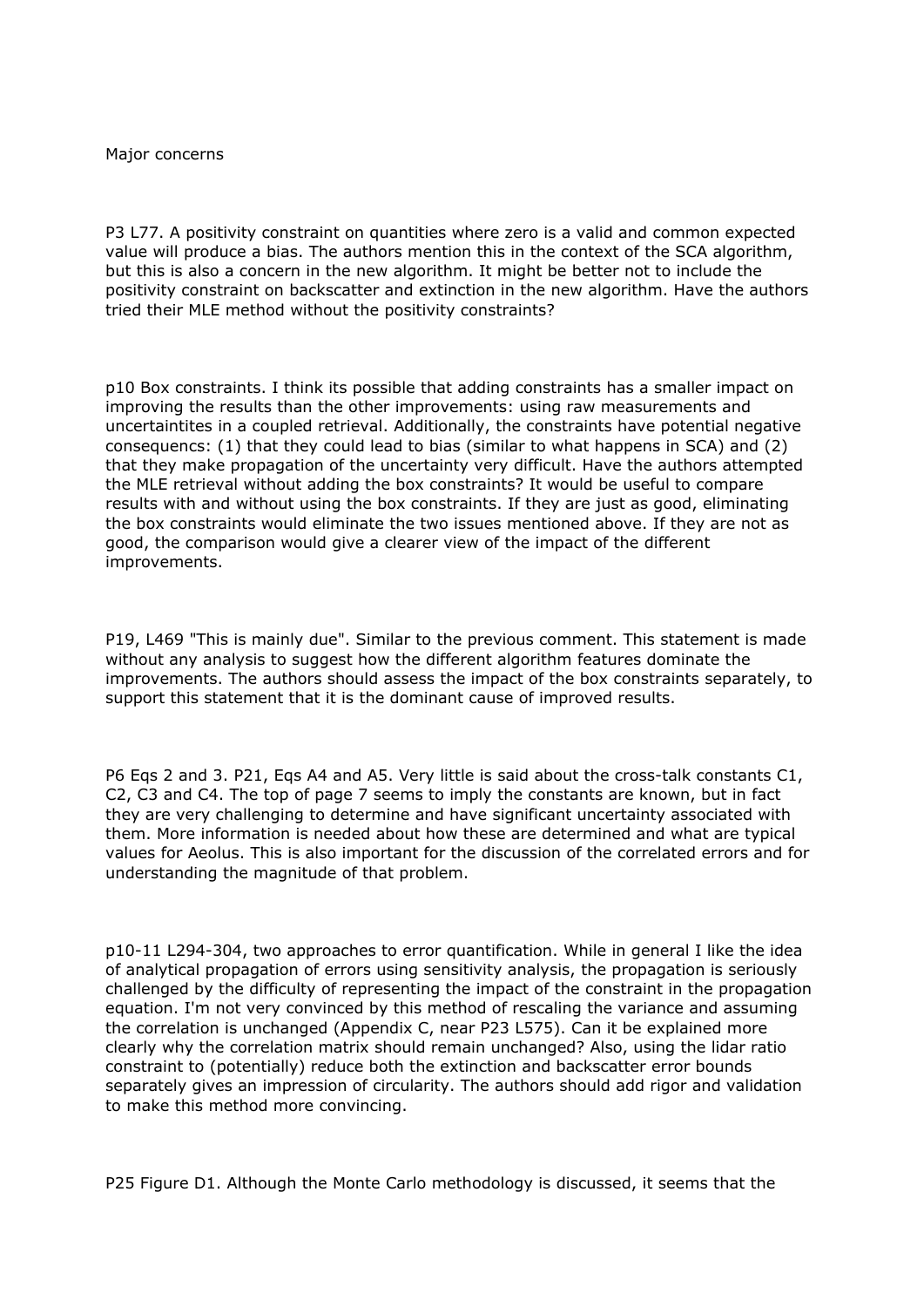results of the Monte Carlo approach are only shown in Appendix D without any analysis or discussion. These should be promoted to main text and properly analyzed.

Both methods are available for the simulation cases, so I'd like to see a comparison of the analytical (Appendix C) method against the Monte Carlo results for the simulation cases, which might bolster my confidence in the analytic method.

It would also be useful to compare the propagated uncertaities with and without the adjustment for the constraints, to see how big this impact is.

The authors say a Monte Carlo approach is not feasible for the measurement cases, and I think this refers to the fact that they cannot vary the true measurement error. However, it is certainly possible to simulate measurement noise from the measurement error covariance matrix, S\_y. Using these simulated measurement errors in a Monte Carlo approach would give an accurate view of how  $S_y$  is propagated through the retrieval, more immediately convincing than the method in Appendix C. So, going further, I'd like to see a Monte Carlo propagation of S\_y, which could be used to validate or replace the current propagation.

P17, Figure 5 (also figure 6). I can't understand which error bounds are shown in Figure 5 and Figure 6. The descriptions "lower error bound" and "upper error bound" are confusing because they don't match any description in the methodolgy, and they are possibly inaccurate as well. Another terminology should be seletected, preferably one that reflects the descriptions in the methodology section. The two sets don't seem to be the "two approaches" introduced on P10-11. Are they instead two formulations of the analytic propagation of errors using different characterizations of the measurement error S\_y? Is the "upper error bound" the propagated uncertainty from Appendix C? (If so, calling it an upper error bound is particularly problematic since the Cramer-Rao inequality characterizes a lower bound, not an upper bound). And how is the "lower error bound (Poisson)" calculated? I don't see that in the manuscript.

If indeed the one labeled "upper error bound" is the one produced in this analysis, and the one labeled "lower error bound" is the standard one for SCA and midbin-SCA, then another emergent theme of this analysis is that the uncertainty of the standard algorithms is inaccurate as well. This should be highlighted in the manuscript as another primary impact of the new algorithm.

Minor comments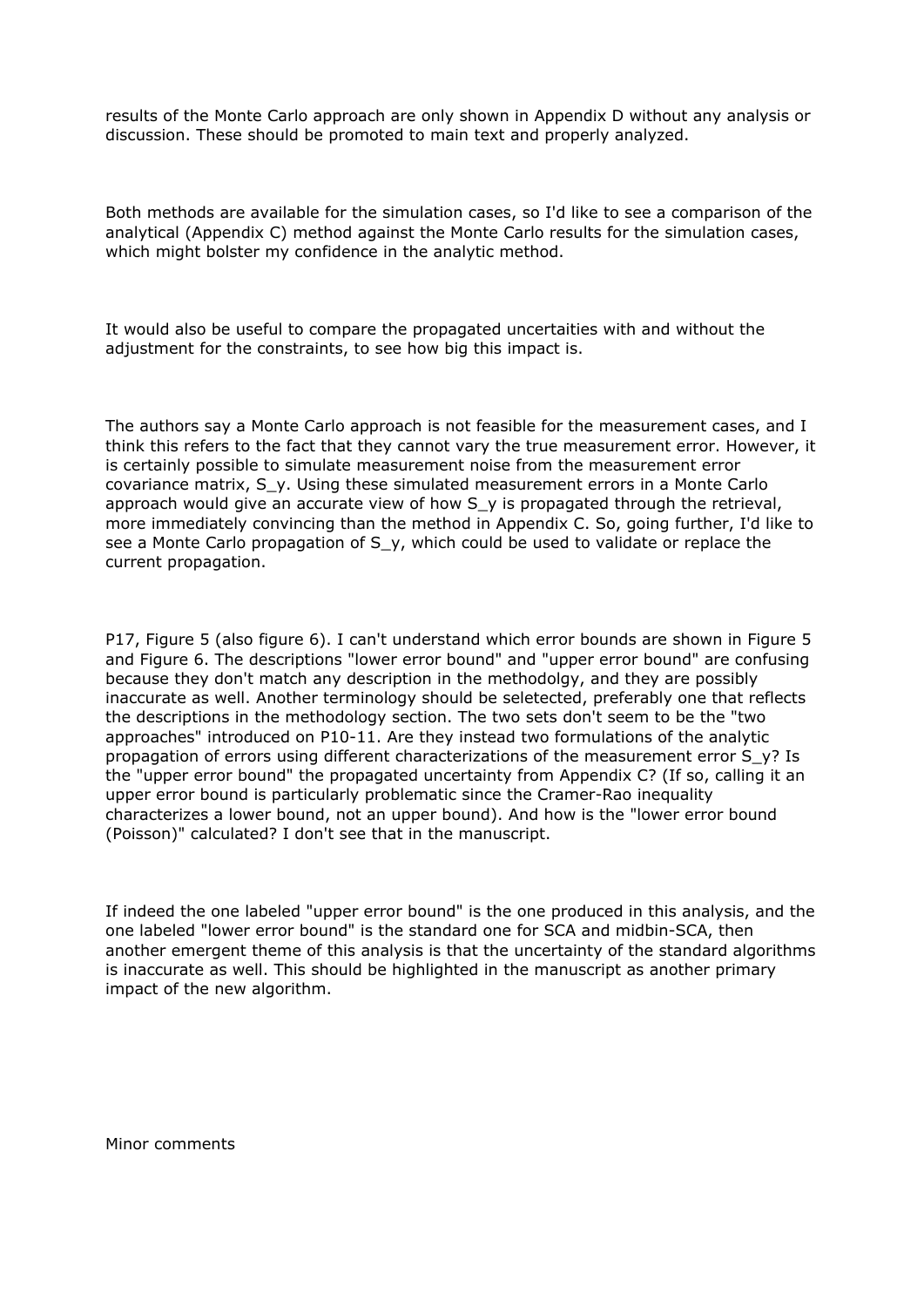P1 L8 "algebraic inversion scheme to a (partly) ill-posed problem and therefore sensitive to

measurement noise". The sentence should probably be reworked. "(partly) ill-posed" is not really informative, and even a well-posed inversion is sensitive to measurement noise.

P2 L53-54 I think this point about there being no resolution between these regimes is particularly well articulated.

P3, L78-79. I think the sentence should be split up into multiple sentences that clearly list the factors that led to poor results in the SCA (there are at least two, I think: the correlated noise and the incorrect removal of negative extinctions) and the factors that lead to improvements (coupled retrieval, using the measurement error covariance matrix in the retrieval, box constraints), and to explain their causal relationships. In particular, I believe it is incorrect to suggest that the box constraints are responsible for eliminating the correlated noise issue, as this sentence seems to say. Instead, I think the bias is avoided by using the measurement channels and their error covariance matrix in a coupled retrieval.

P4, L130. How is the grid spacing chosen? What are the typical values?

p7 Eqs 9 and 10. The minus sign in the denominator does not appear in Flament et al 2017. The rest of the equation looks similar but with a few more algebraic steps. I think it is otherwise correct, but I would like the authors to double-check to be sure.

p7 Eqs. 9 and 10. It would be helpful to have a sentence or two summarizing the derivation of the quoted equations; for example, an explanation that the equation includes an expression that explictly integrates the transmission over an extended vertical bin.

p8 near the the end of section 3.1, it would be good to have a sentence or two discussing the anti-correlated noise that's mentioned in the Appendix. This seems like an important point that is referred to both in the introduction and later, so it should be described in the main text with enough detail so a reader knows what it is about.

P9 L232. I'd like to know more about how the box constraint is implemented and specifically whether it may negatively impact results. Could it potentially bias the results (by perhaps producing a disproportionate number of solutions near the boundaries) or affect their precision of the solution (via a variable transform that changes the gradients near the solution and near the boundaries)?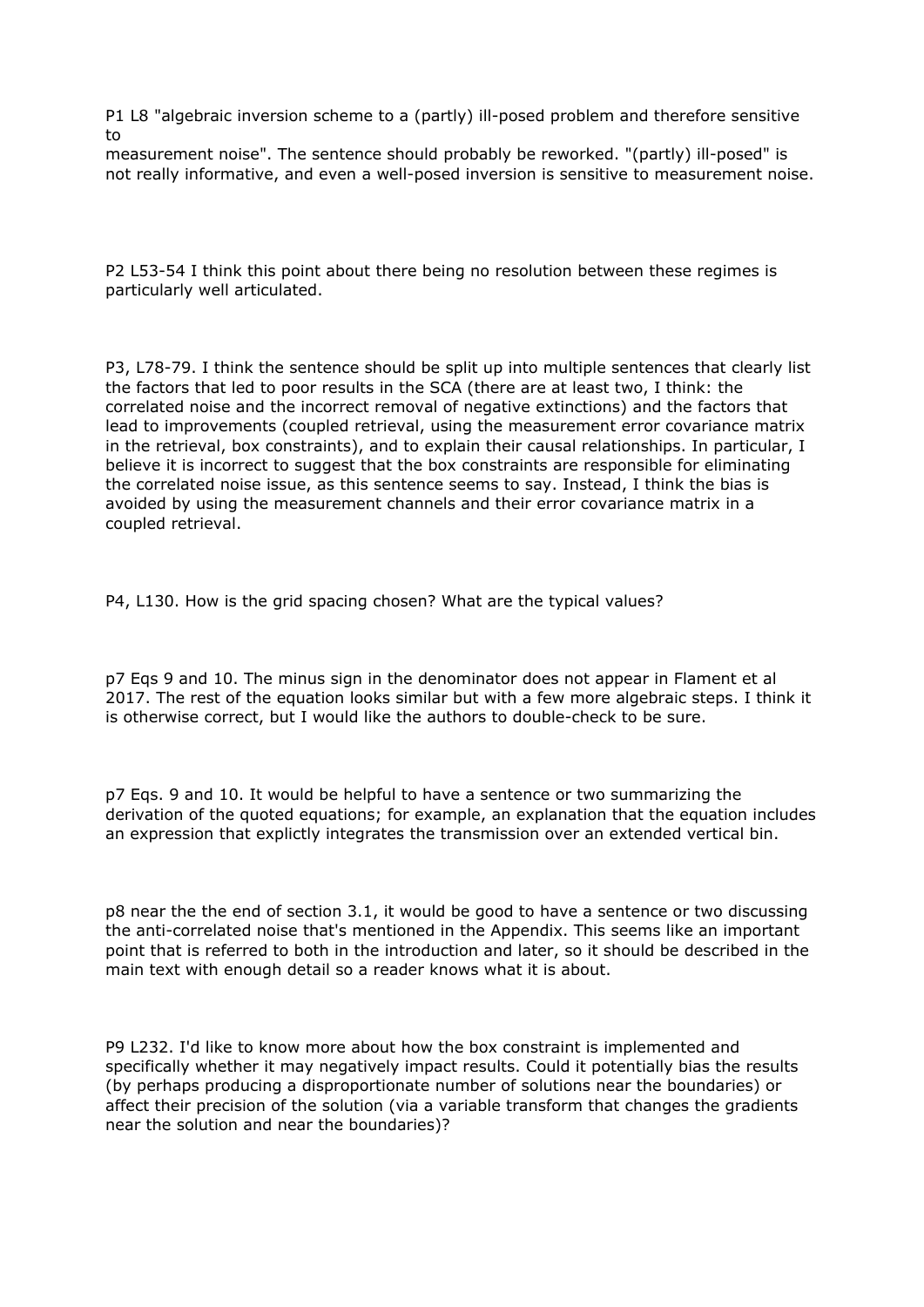p9 242. "future developments". This is really more of a response to another reviewer, but I just wanted to say that I support the authors' decision to perform single profile retrievals without including horizontal scene smoothing. It makes sense to explore the simpler solution first. Furthermore, not requiring scene continuity for the algorithm means that scene continuity can be used as a check on algorithm performance.

p9 L250 As I mentioned, I believe that using the measurements and their appropriate measurement error covariance matrix is largely responsible for avoiding the bias due to the correlated errors in the cross-talk corrected signals. Do the authors agree? If so, this paragraph might be a good place to highlight that.

p10 L272-275. Is there anything in the current algorithm that addresses the bias from partially filled bins? If not, is the current algorithm compatible with the strategy implemented by Flament et al. 2017?

p10 L290-292. There appear to be three rather weak arguments here to justify not using an a priori covariance matrix such as called for by OE. The weakest part of the argument, in my opinion, is saying that the algorithm has no prior information or regularization. In fact, the constraint is prior information and does provide regularization. If the authors believe the influence of the constraint is significant (which I think they do, because they attribute the improved results largely to implementing the constraint), then even suggesting that this is a weak constraint would not be justified. Therefore, the authors should acknowledge that the constraint plays the role of prior information in the retreival, but they chose not to cast this constraint in the terms required by optimal estimation, because that would require a different (probabalistic) form for the prior that isn't compatible with the desired form of the constraint. In my opinion, that is a reasonable reason to use constrained MLE rather than OE. (However, the choice leads to difficulties in working out the correct way to calculate the impact of the constraint on the uncertainties, which I discussed in the "Major" section).

p10 L295. Some clarification would be helpful here about the simulated measurement noise. Is it simulated as gaussian with the variance determined from Appendix B, or is it simulated with various separate error components? Which components are included?

p12 L347-349. While I certainly agree that filtering negative results would cause a high bias that is worse in bins with low SNR, I can't clearly follow the explanation in this part of the text and I don't see a particularly clear indicator that they are triggered by the shift from coarser high-altitude bins to finer low-altitude bins as implied by the text. Can the explanation be clarified?

p12 L354. The indicator from the averaging kernal is a good idea. Is there a quality flag in the data product related to this? It would be nice if this indicator were included in the plots to show which bins are not trustworthy. This would be particularly useful in Figure 4, for instance, where I am curious to know if the bins below the lofted aerosol are reliably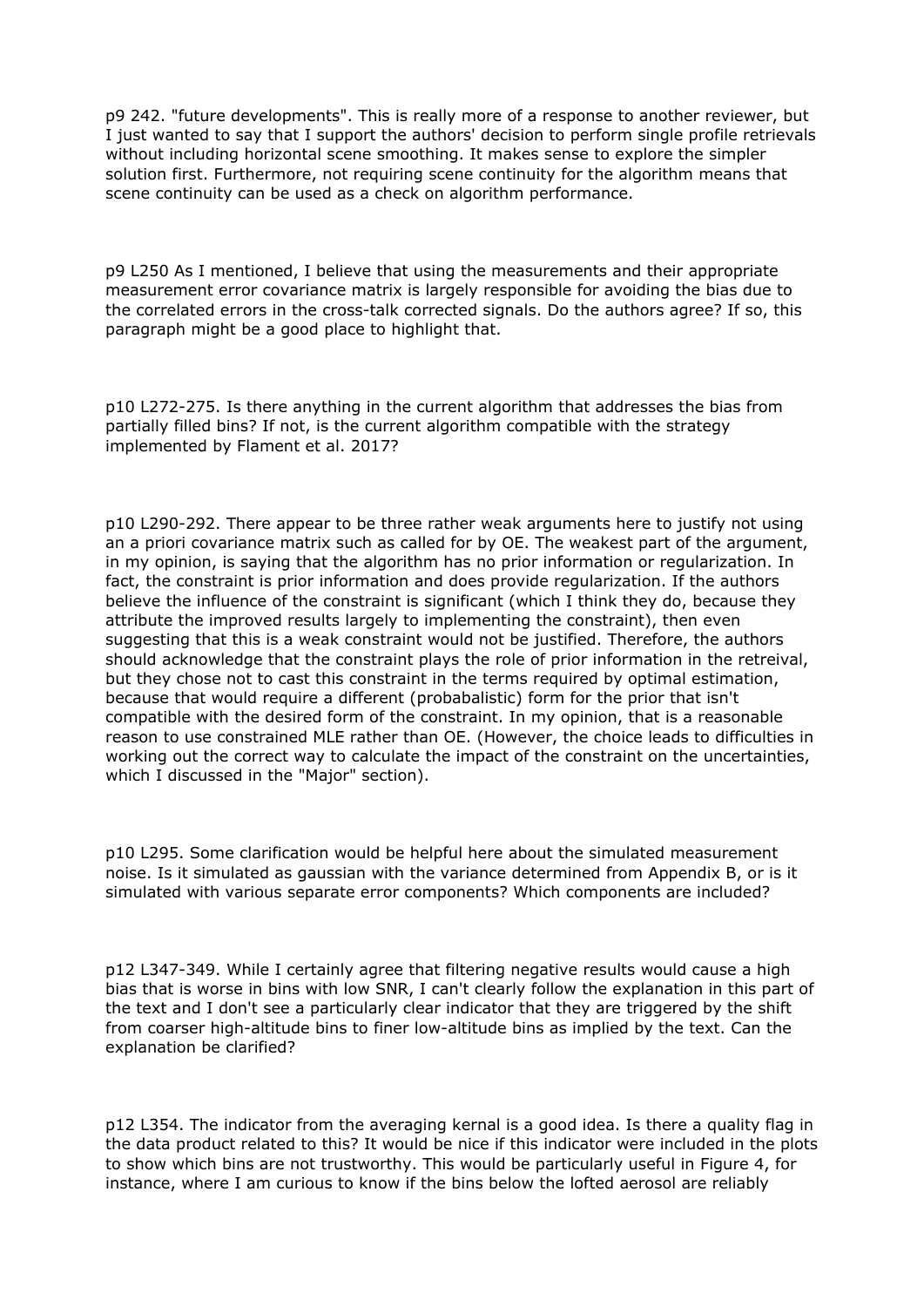retrieved. This curiosity is fueled by the fact that CALIPSO's 532 nm data frequently misses the aerosol at the bottom of attached layers due to attenuation, making them look lofted. The HSRL capability should act to prevent this problem given sufficient SNR, but on the other hand, attenuation at the shorter wavelength of 355 nm would be worse. So, to be sure, it would be good to see some indication from the retrieval algorithm that the lack of aerosol below the apparent plume bottom is reliable.

p12 L354. "The extinction bin closest to the ground cannot be well retrieved." Is this true in general, or specific to this case?

p12 L357 "Otherwise". I'm confused by this sentence, and not sure if I'm confused by content or just the wording. Does "otherwise" indicate the strategy of taking the mean lidar ratio? I agree that taking the ratio of the mean extinction and backscatter is a better strategy than the mean lidar ratio and will give potentially different results, since lidar ratio for small extinction and backscatter is not as reliable as when the SNR is higher. By why is the mean lidar ratio contaminated by the first guess? And how does taking the ratio of mean extinction and backscatter avoid the influence of the first guess?

Figure 2. What is the explanation for the low bias in the median lidar ratio from the MLE for the lowest bins?

Figure 2-4 and D1: The line plots are so small that I can't see important information. The data are particularly important below about 2.5 km where there is significant aerosol, but this is a very small portion of the plot and not readable due to its size and the closely spaced grid lines. Specifically, the lowest bin is called out in the text, but it is so small I cannot see the data or error bar for that lowest bin in the line plots. Please include inset boxes to show the line plot data in the lowest 2.5 km, or a second set of line plot figures that show only the lowest 2.5 km, or in some other way improve the visualization of the lowest 2.5 km.

p14 L362. The reduced uncertainty from the new retrieval compared to the SCA should be discussed and quantified. I think the new retrieval probably produces usefully smaller uncertainty, but the fact that the figures are so tight makes it nearly impossible to see the region where there is significant aerosol below  $\sim$  2.5 km, and I can't even tell if the error bars are smaller than 100%. A discussion of uncertainty results is just as important as the mean tendency of the profile, because, for example, a profile that "looks right" but is indistiguishable from 0 everywhere due to its uncertainty would be rather useless.

P14, L366. Is this number a typo?  $exp(-2*0.4) = 0.45$  not 0.38.

P14, L369-379. It seems that it's not just delayed (i.e. slow decay below the cloud) but the cloud is smoothed into the regions both below and above. In other words, it looks like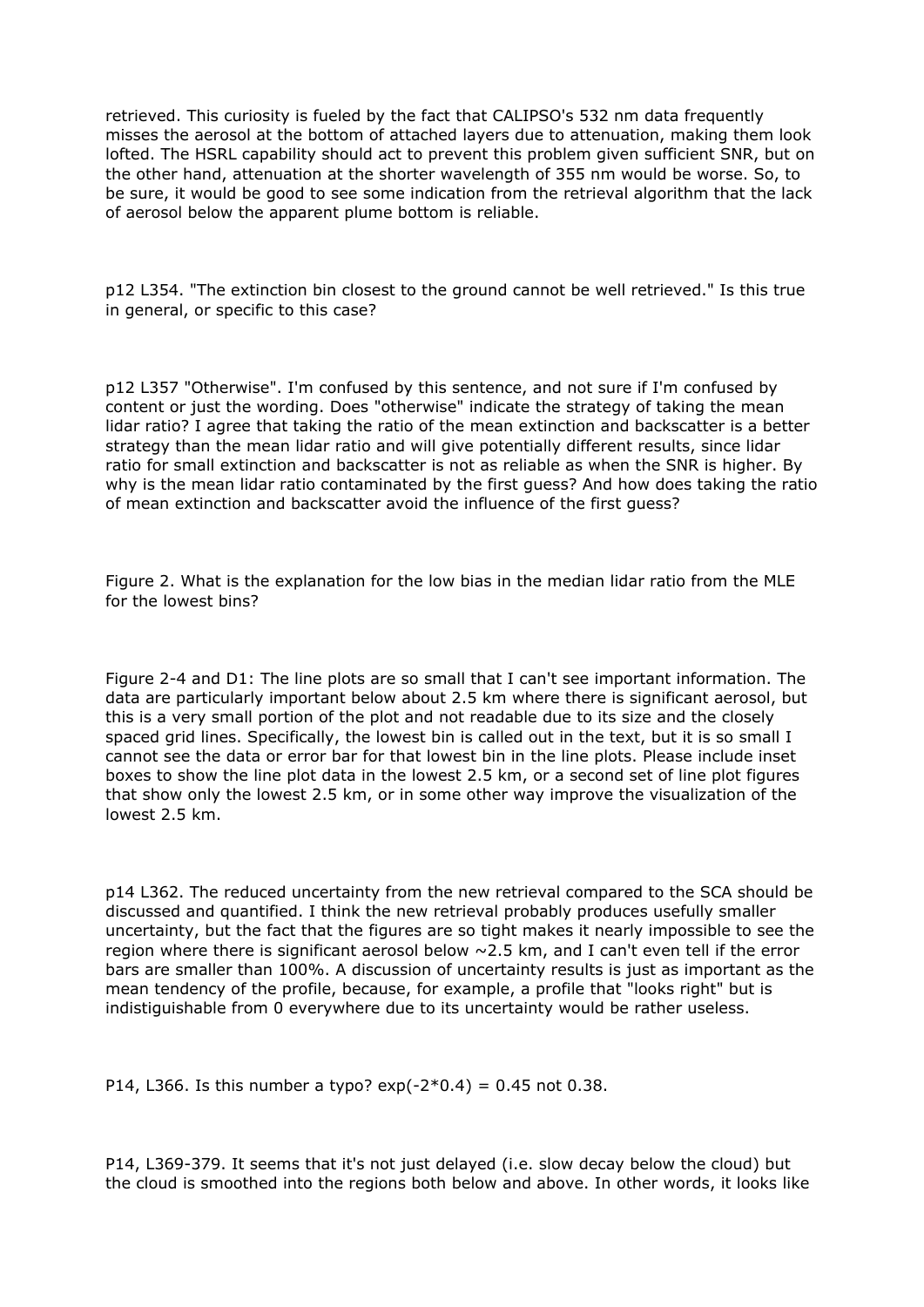the effective resolution of the extinction is much less than the backscatter, which make sense since it takes at least two measurements to calculate a derivative. Is there any attempt to calculate backscatter on the same coarser resolution as extinction to produce the lidar ratio?

P15, Figure 3. It appears that the bias in the mean backscatter below the cloud is actually worse in the MLE than in the SCA and SCA-midbin results. This should be discussed.

P19, L449, what causes missing values in SCA midbin?

P19, L458, Lidar ratios aren't shown in the figure for the Real Data Case II, as in other cases. Better to show them, if possible.

P19, L459-460, Is this comparison between copolarized lidar ratio from AEOLUS to total (co- and cross-polarized) lidar ratio from Polly? This is not the best option. Since Polly is also sensitive to polarization, wouldn't it be possible to calculate copolarized lidar ratio from Polly for a more direct comparison? In any case, it should be clearly stated what's being compared.

P19, L461. It seems strange that the quoted uncertainties are from the Poisson method that the authors are hoping to replace. It would be better to quote uncertainties from the method that the authors think are more represenatative.

P 20, Figure 6. Is there an uncertainty bound available for the "ground truth" (which is also a retrieval)?

P20, Eqs A2 and A3 are difficult to mentally derive from the previous step. It would be helpful if more intermediate steps were added to make it clearer how the equation is derived. The appendix is a good place to do this.

P22, L538. This point about anticorrelated error is interesting and informative. However, some parts of the discussion are confusing. For instance, Eqs A7 and A8 show that an error spike in one measured channel gets distributed in an anticorrelated way into the corrected signals. But how does it follow that there is correlation (or anticorrelation) in the errors in backscatter and extintion? It seems logical that if the errors in the two corrected channels are anticorrelated, the ratio would tend to be biased low, so the backscatter would tend to be biased low. However, the error in the extinction would not be correlated with it, because extinction derives from gradients in just one of these corrected channels.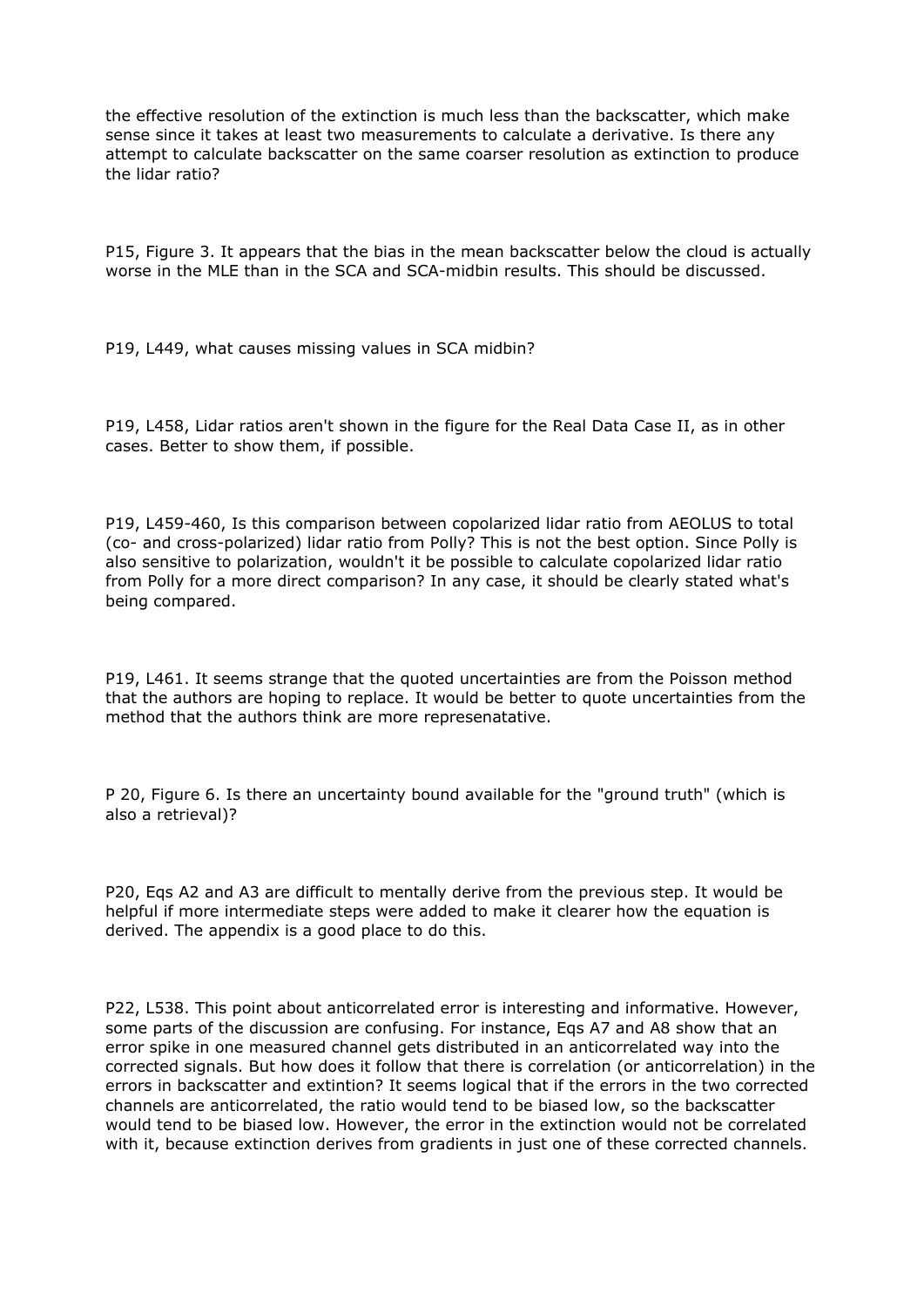P23, L557, I suggest replacing "in spirit" with something more informative, such as "except with an adaptation to account for the impact of the constraint"

P23, L561. It's not true that no a priori knowledge is imposed. The box constraints are a priori knowledge.

P25 Figure D1. "Bias" and "standard error" should be defined in equations.

Grammar and word usage

I found that, although the overall flow and logic are very quite good, in some spots the word choice made the writing difficult to understand. I've marked several below. My list is probably not complete, however, so a round of editing for English usage (not just spelling and grammar) would be helpful.

Title. The title would be more informative if it contained the word "aerosol". For example: Optimization of Aeolus Aerosol Optical Properties Products by Maximum-Likelihood **Estimation** 

P1 L1. Typically "embarks" is not used this way, and used only for the much narrower circumstance of a person getting on or off a vessel or starting a journey. It could be replaced with "includes"

P1 L5. Being an HSRL

P1 L9. Consider replacing "rephrase" with "rework" or "revise"

P1 L12. Delete "equally". I think most writers would use "also" rather than "equally" here, but it really isn't necessary at all.

P1 L14. Consider moving the phrase "to consolidate and illustrate the improvements" to the beginning of the sentence. I find it easier to follow when phrases that modify the verb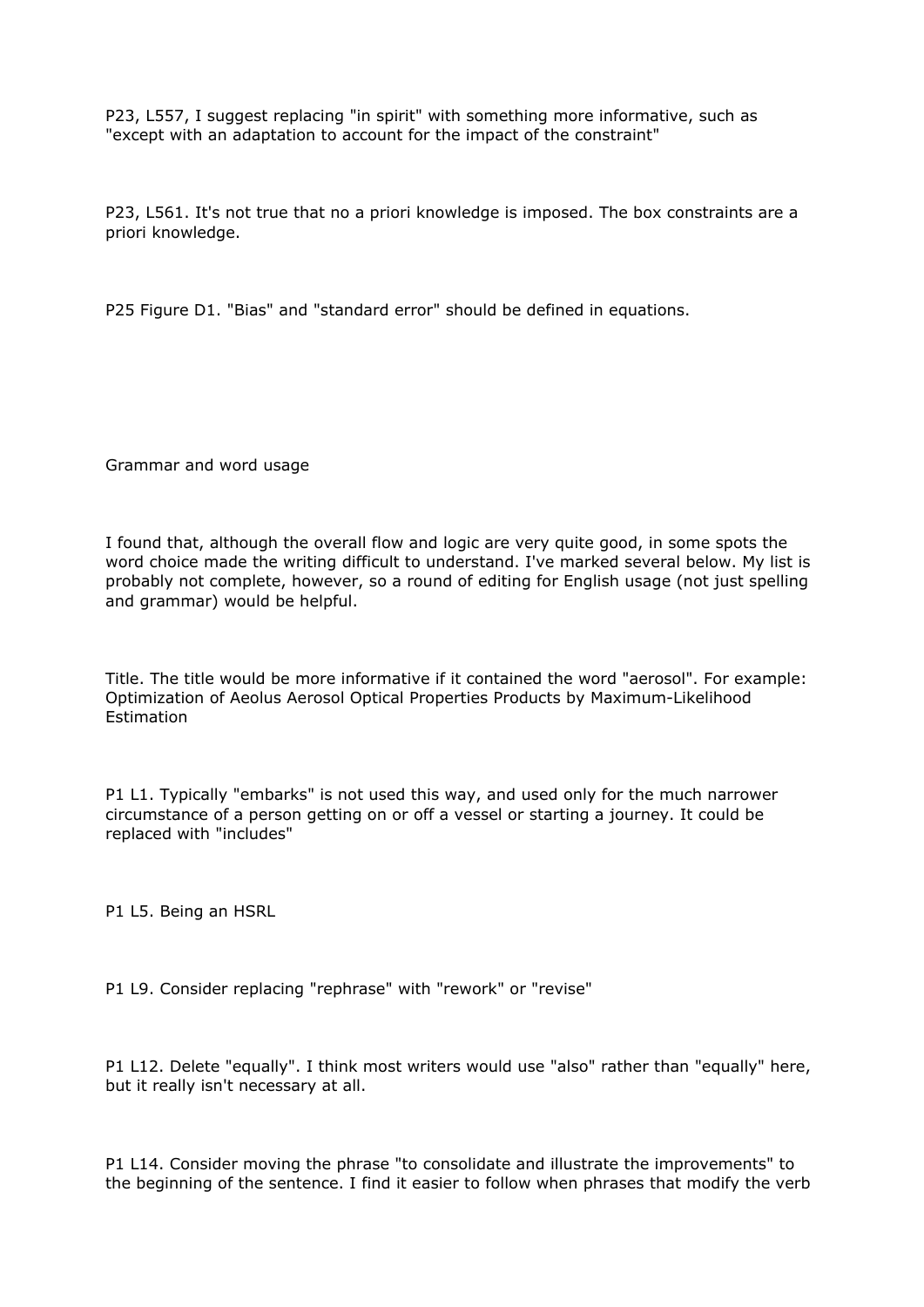are near the verb.

P2 L32. "Because of high uncertainties" and "regarding the indirect effect" (add "of" and "ing")

p2 L34. Delete "aspect of"

p2 L34. Consider inserting a paragraph break after "coverage"

P2 L53. Insert "For Aeolus" at the start of the sentence that begins "There is no suitable resolution"

p3 L64. I suggest deleting the parentheses around "particle"

p3 L69-70. I'm not sure I understand what is meant by "well located". Does this mean retrieved at finer resolution? (Perhaps not, because if so, it still doesn't quite make sense. I understand that extinction and backscatter are retrieved simultaneously on the same grid, but the effective resolution of extinction and lidar ratio will always be less than the finest possible backscatter resolution because it takes at least two measurements to determine a derivative.)

p4 L94. Delete "means of"

p4 L96. emitted

P4, L130. Consider adding "irregular grid" to this description. Perhaps here: "in steps of 250m, to produce an irregular grid with a total number"

p5 Figure caption. "Example" rather than "exemplary"

p7 L179. "Extensive use" rather than "Excessive use"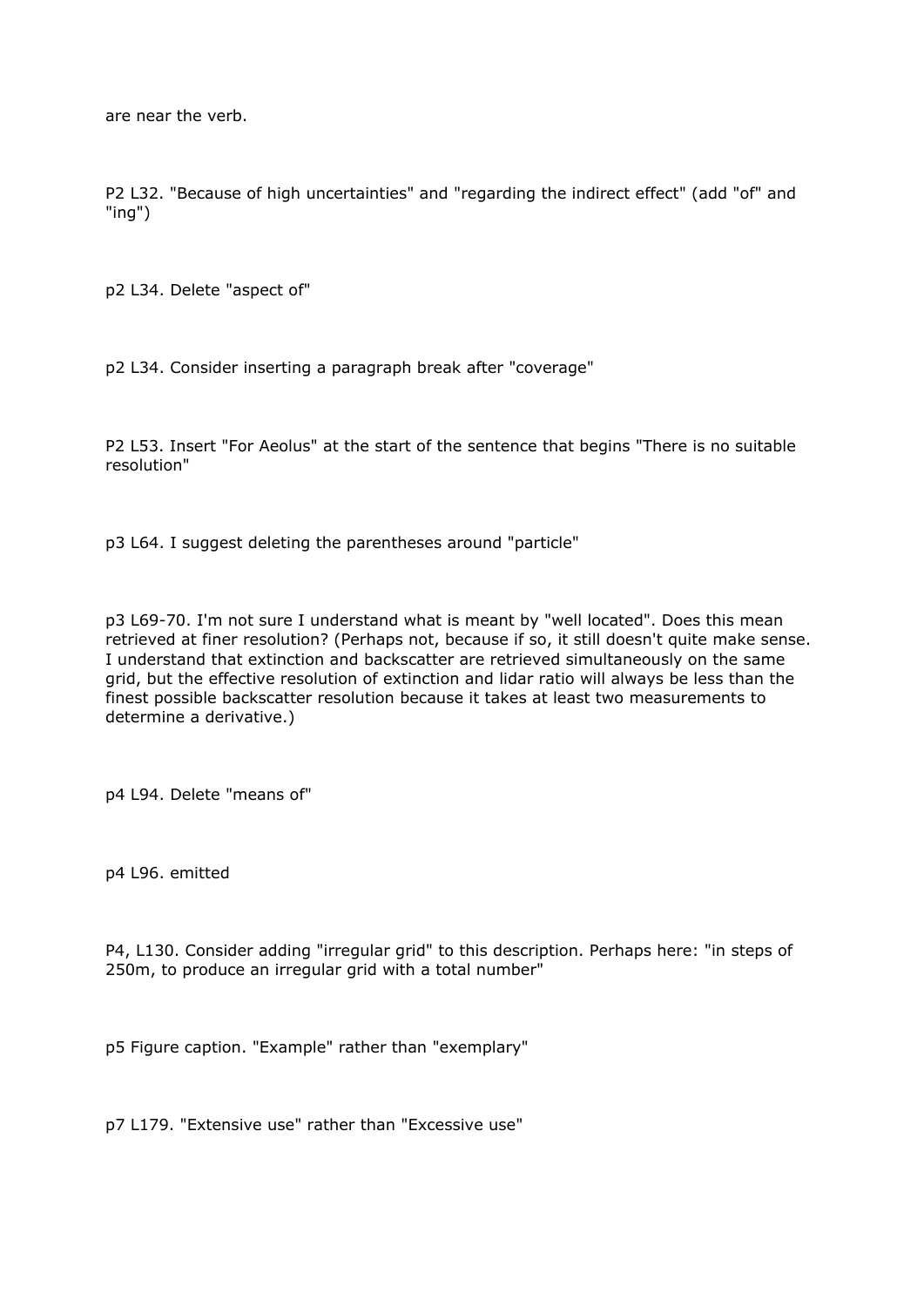p7 L180. Replace "lightened" with "simplified"

p7 Equations 5-8. I think the variable names and subscripts could be chosen to better indicate which set of variables are the raw signals and which are the cross-talk corrected signals. It's particularly confusing that the pair with mixed Rayleigh and Mie components are subscripted "ray" and "mie" while the pair where they are actually separate is generic with no mnemonic. Using p and m subscripts for the corrected measurements in 5 and 6 might help. I would also suggest renaming the variables in 7 and 8 to avoid the ray and mie subscripts on the raw channels (although I know that suggestion might be more controversial because it's based on historical precedent with this kind of instrument).

p8 L203 Delete "can be rephrased into". The slash notation is confusing and unnecessary. In this case "are equivalent to" is the better phrase.

p8 L209 Appendix, not Annex

p8 L227, I believe the meaning will be clearer if you remove "to account for" and instead say "because additional noise contributions, such as ..., are likely to dominate over the Poisson noise"

p9 L246, "In theory" instead of "Principally"

p9 L252, "simplify" instead of "lighten"

p9-10, L261-263, I had trouble understanding this sentence until I read the Appendix. It might be clearer to move "scaled" and break the sentence into two: "Here we use the variance measured at 2.9 km resolution, scaled to approximate the noise level in the 87 km bins. This approximation assumes the scene is homogeneous so that all the variability is due to measurement error."

p10 L269 replace "artificially increased" with "increased"

p10 L272-275. I found these few sentences very confusing. I think the authors are saying the extinction bias due to underfilled bins tends to decrease the measured range of lidar ratio, but that this is not a compelling reason to reduce the lidar ratio upper bound in the algorithm, so they end up ignoring the bias found by Flament et al. 2017. If the effect is ignored, then these sentences are somewhat of a distraction and could simply be deleted. If the authors feel that it is important to keep these sentences about the bias due to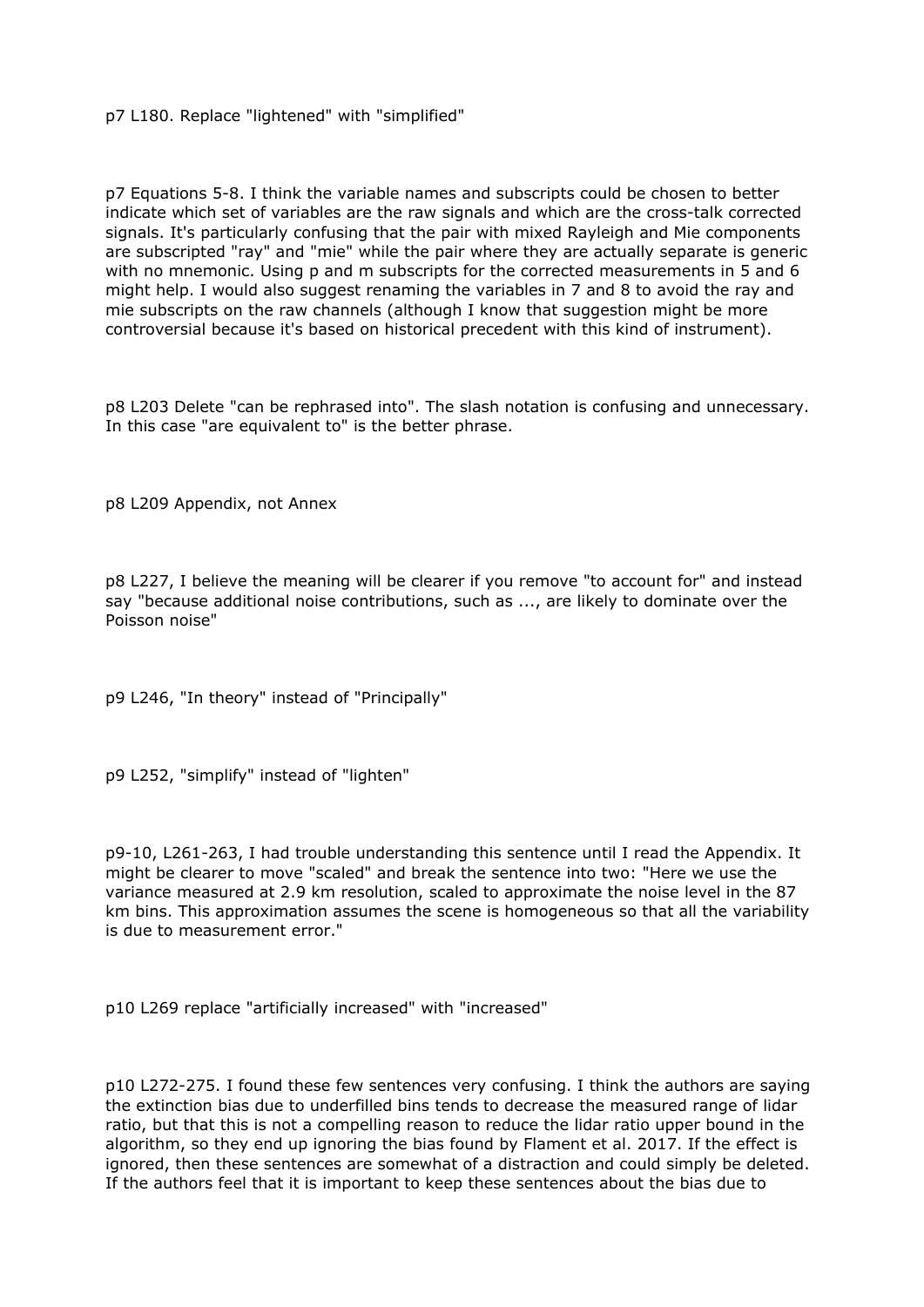underfilled bins, (and if my interpretation is correct), I think the readability could be improved by (1) signalling the contrasting thought using "On the other hand" (or "In contrast") instead of "Additionally", (2) using "aerosol partially filling a range bin" instead of "different hypothesis on the distribution of aerosol layers within a range bin" (3) specifying "underestimate" instead of "alter" and (4) correcting "co-polarized particle backscatter coefficients" to "co-polarized measurements". That is, the bias due to underfilled bins is a bias to extinction, not to particle backscatter coefficients.

p10 L288. Forty or forty thousand? Forty seems more likely, in which case three digits after the decimal point for an integer is a strange instance of false precision (should be just "40"). Or if forty thousand, it should be a comma not a point "40,000" - but in that case, 40,000 is a crazily large number of iterations. What is the typical number of iterations actually required for convergence?

p10 L289. "many fewer" instead of "much less"

p11 L305 Consider inserting Equations C2 here. The sentence could read "This relation is inverted to produce Eq. C2", and deleting the terminology "Moore-Penrose pseudoinverse" in the main text, since it's more understandable in the Appendix where it is explained more completely.

p12 L339. "optically thin" rather than "thin"

p12 L350. "at the price of" instead of "to the price of"

Figures: I hope Figures 2-4 will be larger with proportionately larger text. They are quite difficult to read.

P14, L361 "either" not "wither"

P14, L381 "either" not "wither"

P14, L383, I'm not sure what "locks extinction and backscatter to appear colocated" means. Does it mean something like "MLE retrieves extinction and backscatter at the same effective resolution"?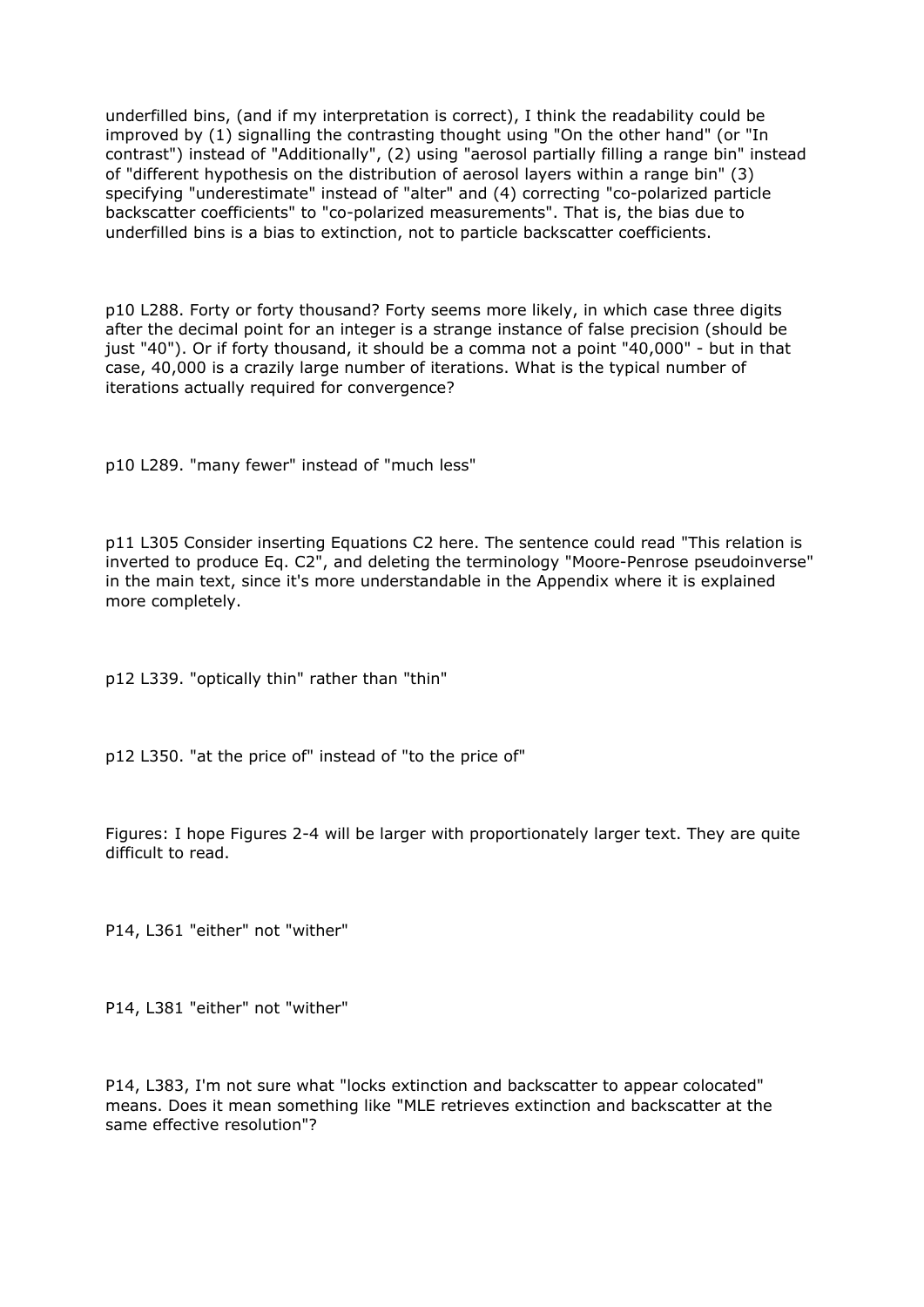Figure 4 caption. "CALIPSO Feature Mask". Better to use the official CALIPSO product name and be specific: is it the "Vertical Feature Mask (VFM)" or the "Atmospheric Volume Descriptor (AVD)"?

Figure 4 caption, the sentence starting "The rightmost column shows the Calipso Featuremask" is confusing. This could be rearranged to first describe the rows as backscatter, extinction, and lidar ratio. Then in a separate sentence, say the CALIPSO feature mask is repeated on each row.

Figure 5 caption, "error bounds" rather than "errors"

P17 L408-409. Delete "and it might be horizontally and vertically". It is disrupted, not might be.

P18 L419. I suggest using "copolarized" rather than "co-polar", to be consistent with how you have described it earlier.

P18 L427. Explicitly include copolarized lidar ratio in this sentence: "expected values of copolarized lidar ratio of 80sr - 120sr for desert dust". It would be good to avoid the possibility of these expected values being taken out of context and mistaken for the more usual non-polarized lidar ratio.

P18 L431. Replace "all values" with "expected values" and replace "the estimated error ranges" with "the error ranges estimated from Eqs C2 and C3" (or some other phrase to make it clear that it's the error ranges calculated from the new methodology. They do not fall within the "poisson" error bounds.)

P19 L449. ":Hence, " is not the right connector since it implies causality, and consequently I'm not exactly sure I know what is meant. I think the authors are only explaining what was meant in the first part, so perhaps replace with "; that is, ".

P19 L470. Replace "with this" with "in addition". Again "with this" is usually used idiomatically to indicate a causal relation.

P19 L472-474. The flow of this paragraph is interrupted. I suggest moving these sentences about how the coupled retrieval improves backscatter to the earlier spot at L469 immediately after the statement that backscatter is improved along with extinction.